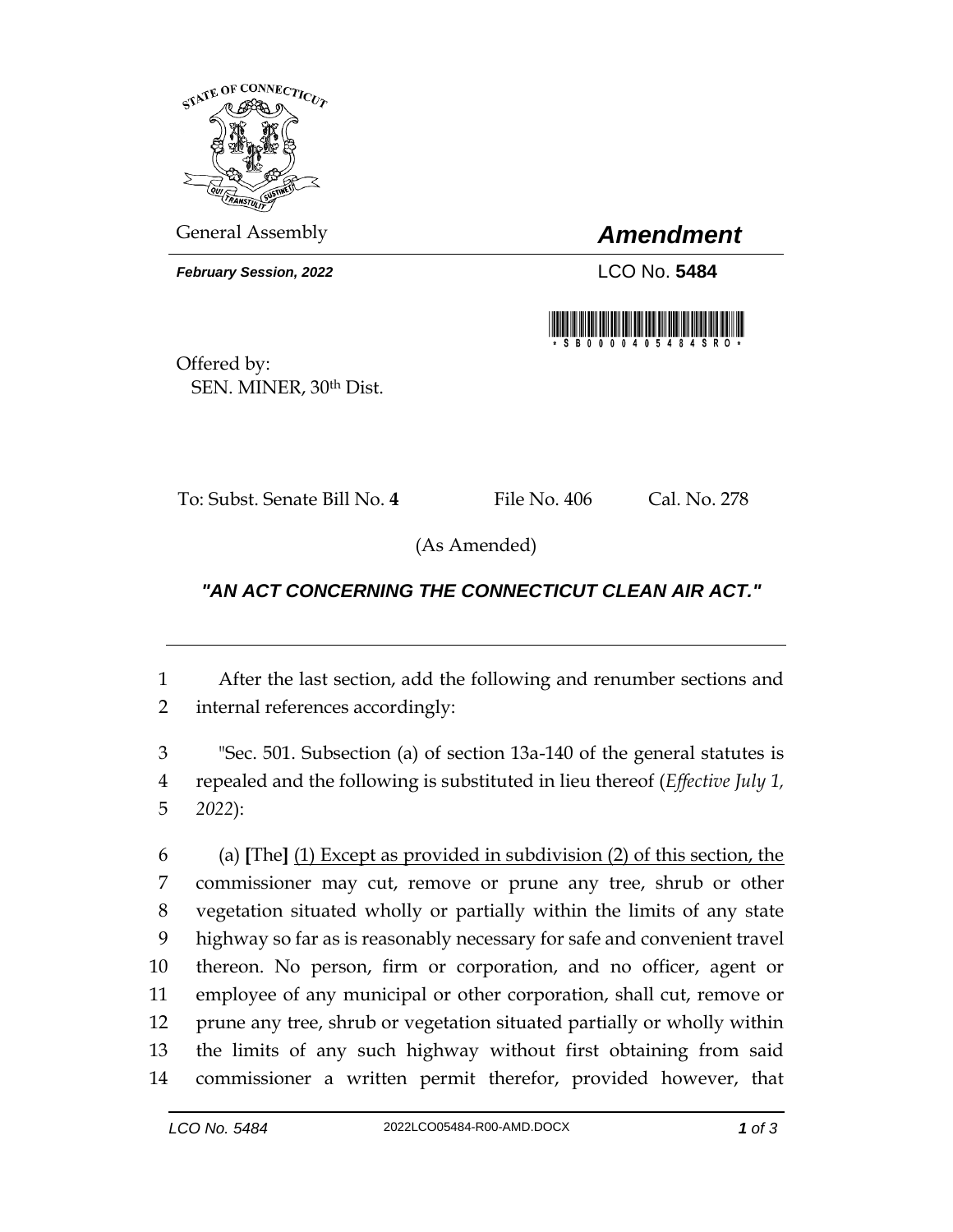nothing contained in this subsection shall limit the rights of public service companies, as defined in section 16-1, to cut and trim trees and branches and otherwise protect their lines, wires, conduits, cables and other equipment from encroaching vegetation. No such permit shall be issued by the commissioner unless the chief elected official of the municipality in which any tree with a diameter greater than eighteen inches is situated is notified in writing. The notice shall include the location and a description of such tree to be cut or removed. No such permit for the removal of any such tree, shrub or vegetation shall be refused if such removal is necessary for that use of such adjoining land which is of the highest pecuniary value. If such permit is refused on any state highway right-of-way, where the state does not own the right-of-way in fee, the owner of such tree, shrub or vegetation may, within thirty days thereafter, request said commissioner in writing to purchase or condemn an easement for the purpose of maintaining such tree, shrub or vegetation and, if said commissioner does not purchase the same, he shall condemn it, in the manner provided for the condemnation of land for the construction, alteration, extension or widening of state highways. Any payment so made shall be from funds appropriated to the Department of Transportation. Said commissioner may plant, set out and care for trees, shrubs or vegetation within the limits of such highways and, by agreement with the owner of land adjoining such highways, upon such adjoining land. Upon request in writing within thirty days of planting of trees, shrubs or vegetation to delimit boundaries of a highway by an adjoining owner not agreeing thereto, said commissioner shall purchase or condemn an easement for the purpose of maintaining such tree, shrub or vegetation in the manner provided in this subsection. When the removal of such tree, shrub or vegetation is necessary for that use of such adjoining land which is of the highest pecuniary value, said commissioner shall remove the same upon payment to him of all sums paid for said planting and for any such easement with interest at the rate of six per cent per annum. Any person, firm or corporation cutting, removing, damaging or pruning any tree, shrub or vegetation in violation of the provisions of this subsection, whether it was planted by the commissioner or not, without a permit